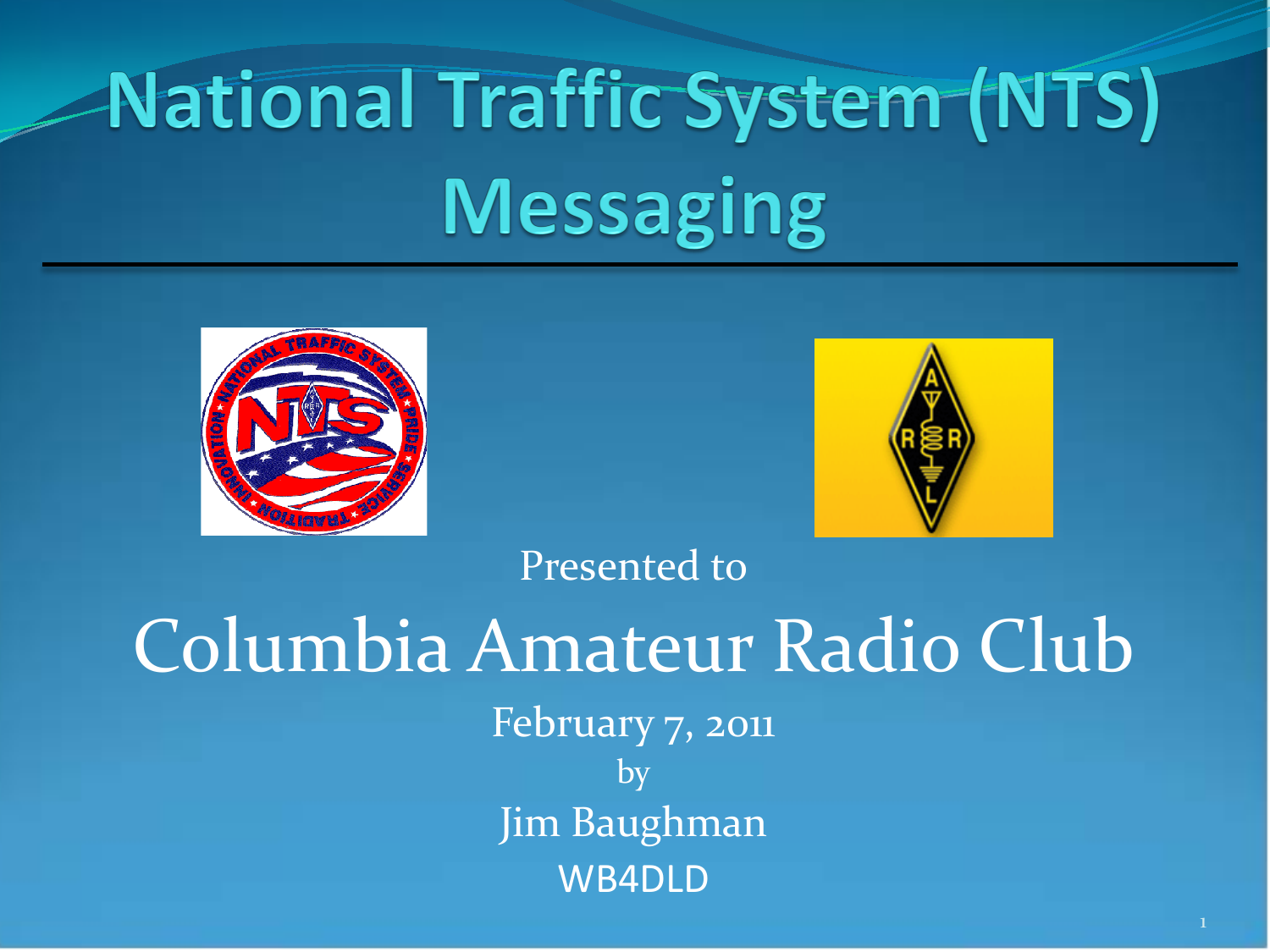# National Traffic System (NTS) **Messaging**

- CONTENTS
- What is the National Traffic System?
- Advantages of NTS Messaging
- The ARRL Radiogram Form
- ARRL Numbered & Abbreviated Texts
- Checking your Message
- Book Messages
- How to Send a Message
- Local NTS Contacts & Nets
- How to Deliver an NTS Message
- Additional Resources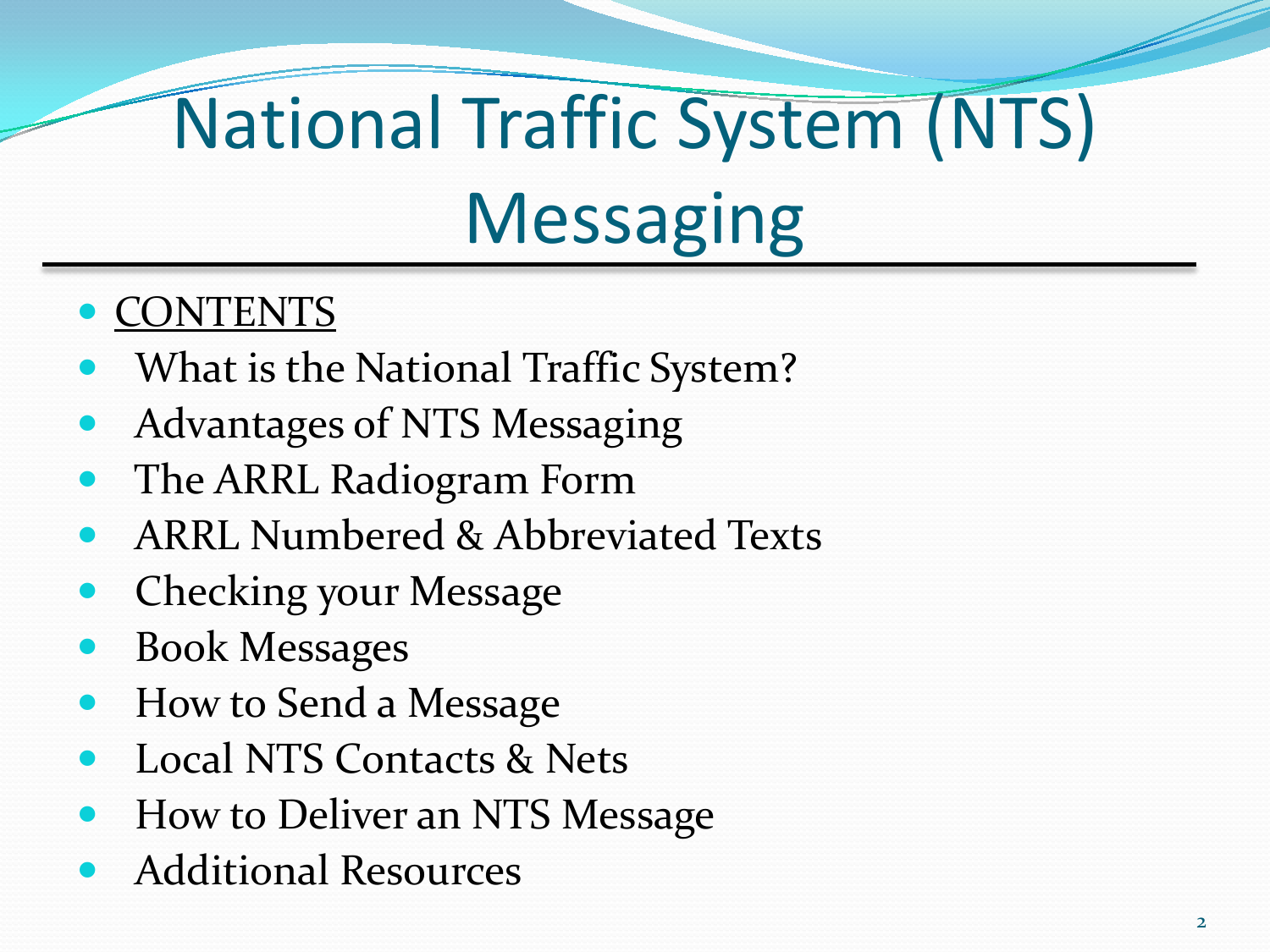# NTS Areas

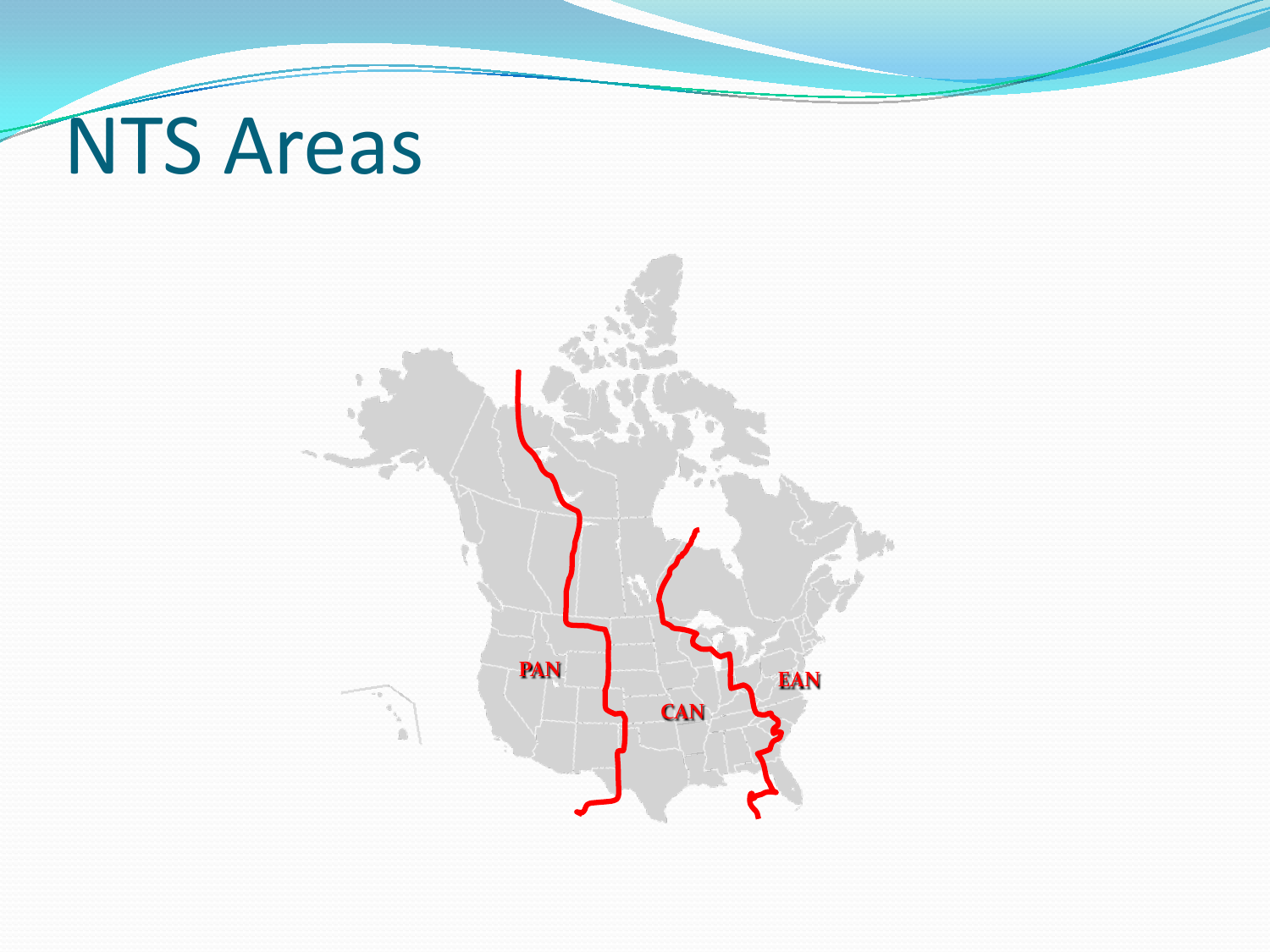### What is the National Traffic System (NTS)?

- The "RELAY" in American Radio Relay League (ARRL)
- Started in 1915 as the formal ARRL system to relay messages around the country
- **Transmit & Receive Modes: Voice, CW, Packet**
- NTS and Amateur Radio Emergency Services (ARES)
- Requirements to join: Any level Ham license & interest
- **ARRL Field Organization Appointments: Official** Relay Station (ORS) & Section Traffic Manager (STM).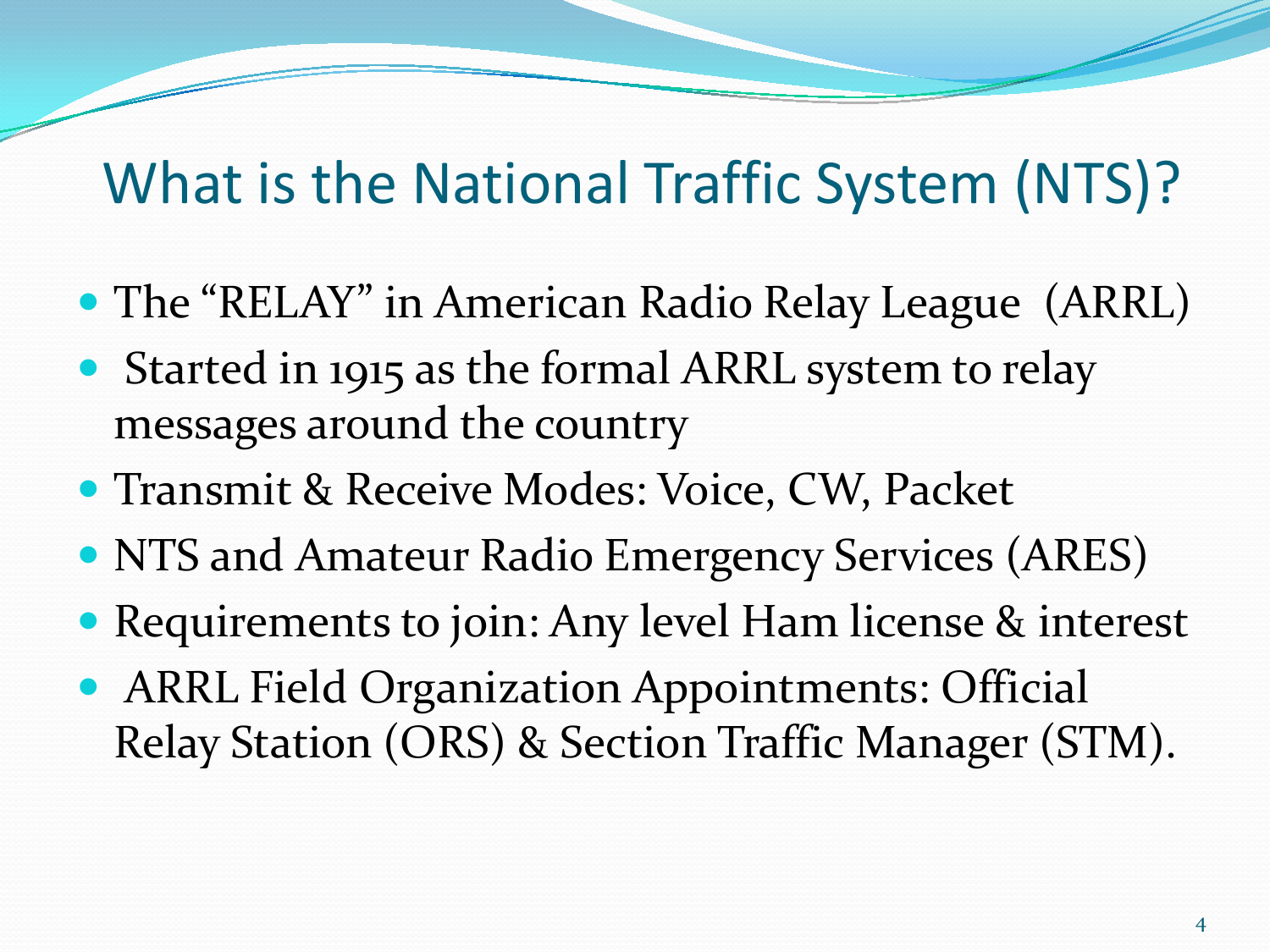# Advantages of NTS Messaging

- Wireless! Send them from anywhere.
- Use a little HT or a big base station
- Standard Format
- Accountability
- Speed (digipeater vs. email)
- NTS Nets meet daily
- Fun, good practice & helpful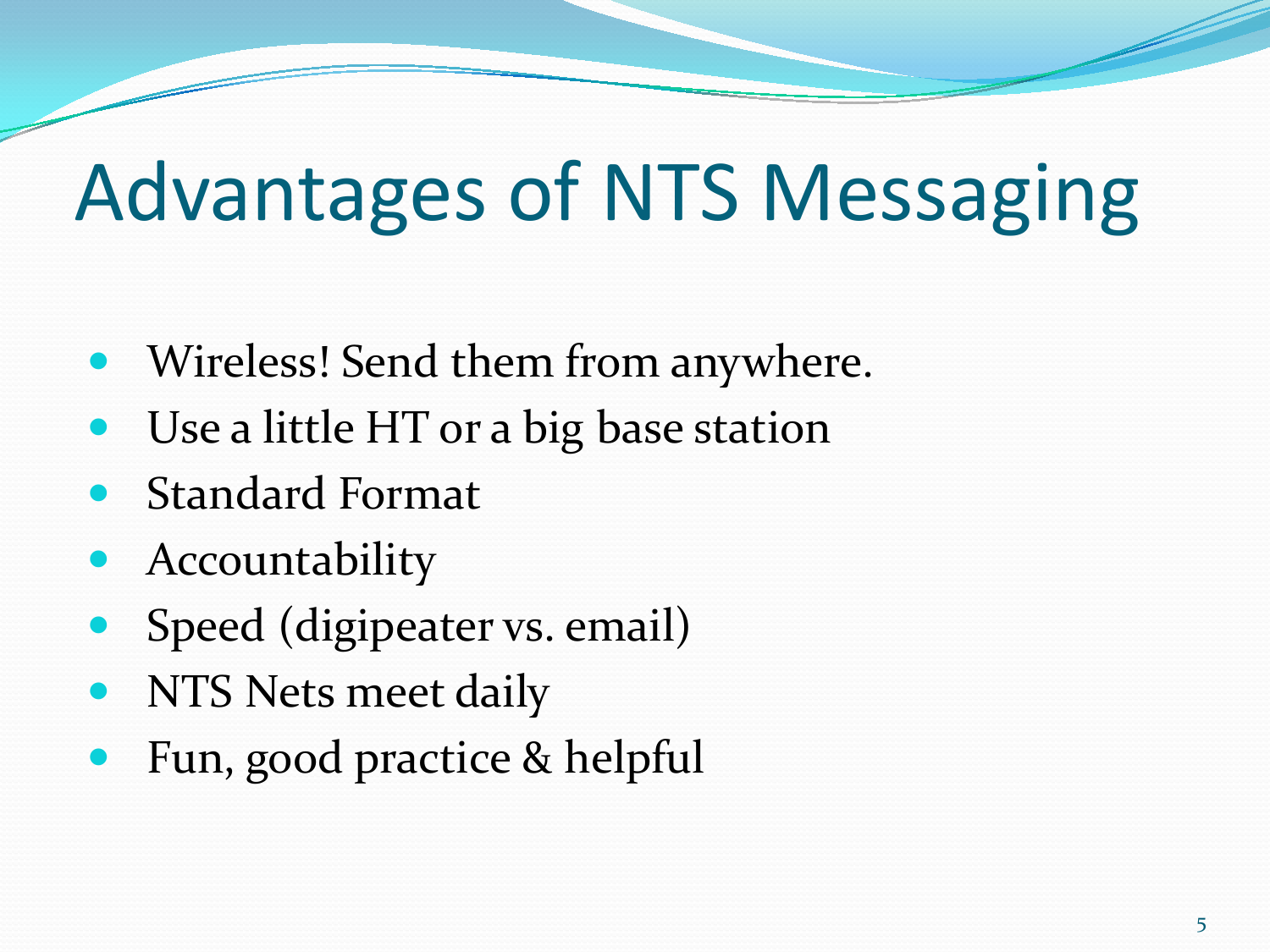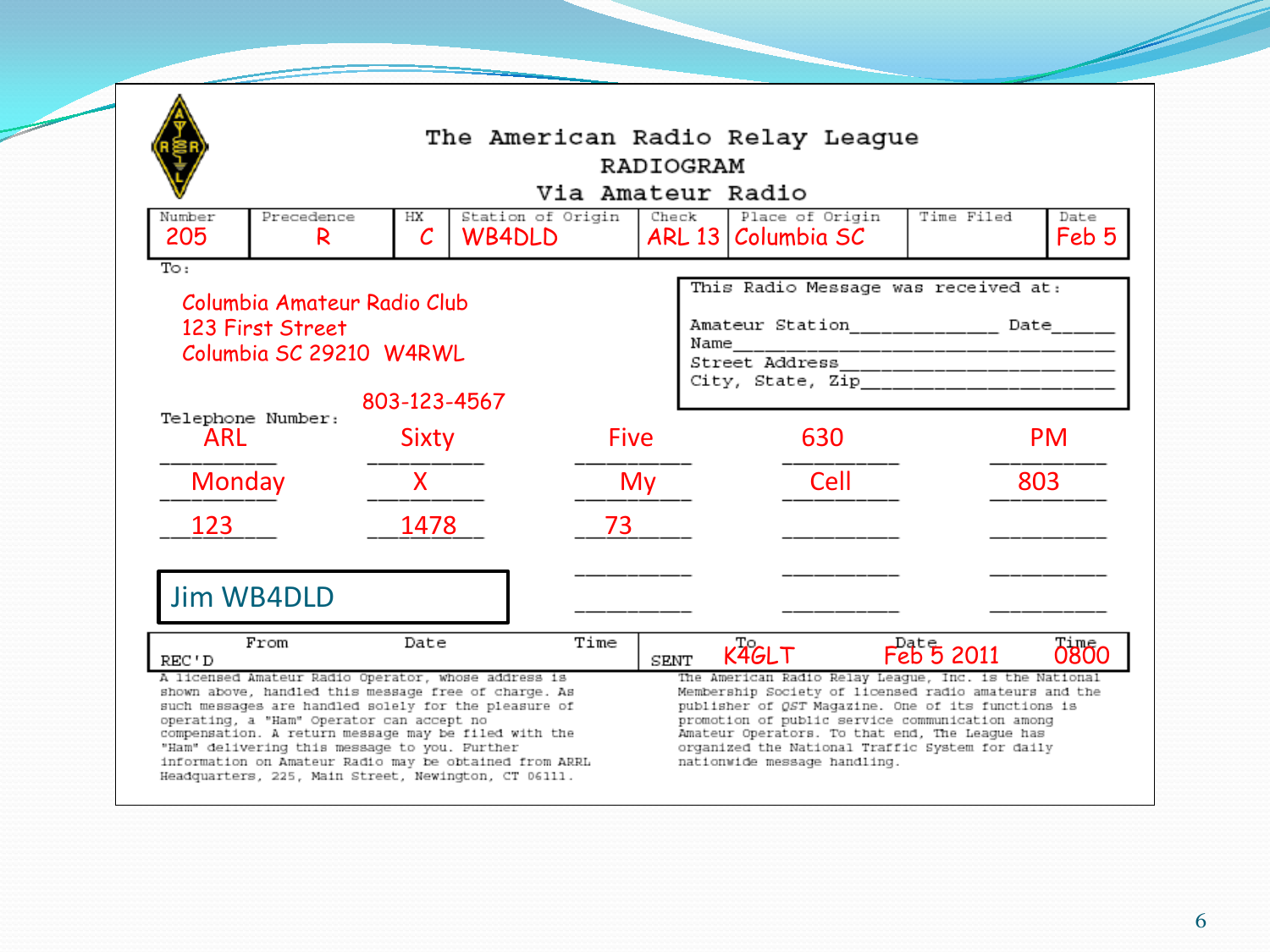

- Assigned by the message originator
- No standard way of numbering messages
- Consecutive (1, 2, 3..., starting over at the new year or monthly)
- Order by month & number  $(507 = 7$ th you originated in May; 11244 = 244th message you originated in November

Precedence (E, P, W, or R)

- E = Emergency (life or death urgency in a declared emergency)
- $\blacksquare$  P = Priority (official traffic in a declared emergency)
- $W =$  Health & Welfare (used only in a declared emergency)
- $R =$  Routine (everything else most frequently used)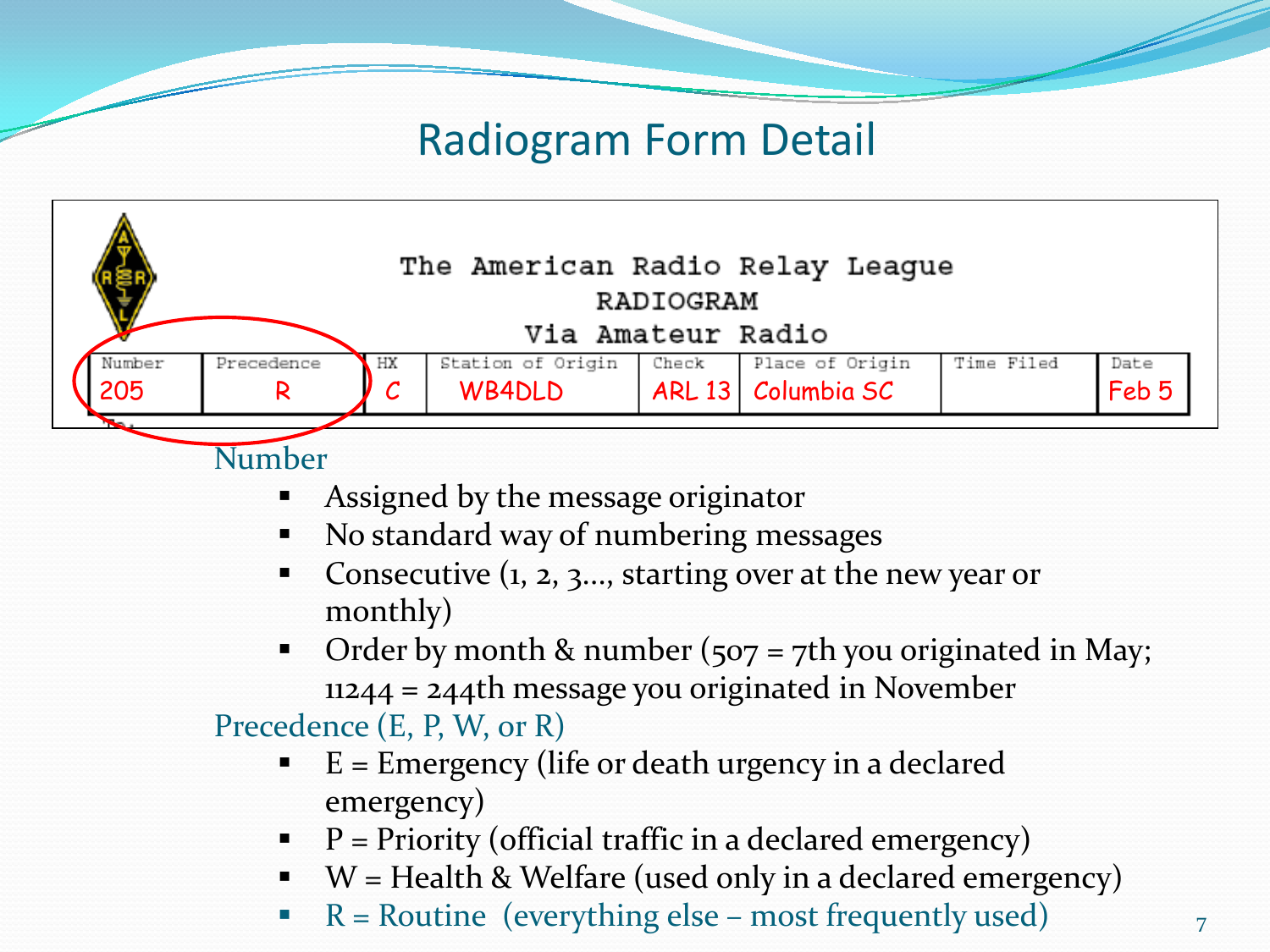| The American Radio Relay League<br>RADIOGRAM |         |                                     |  |                                         |            |               |  |
|----------------------------------------------|---------|-------------------------------------|--|-----------------------------------------|------------|---------------|--|
|                                              |         | Via Amateur Radio                   |  |                                         |            |               |  |
| Number<br>Precedence<br>205                  | HХ<br>ັ | Station of Origin   Check<br>WB4DLD |  | Place of Origin<br>ARL 13   Columbia SC | Time Filed | Date<br>Feb 5 |  |

(Optional) HX or Handling Code – A, B, C, D, E, F or G

Λ

- A. Collect landline delivery authorized within <u>unities</u> of addressee or unlimited if blank  $(A150 = \text{collect call authorized w/in } 150 \text{ miles}; A = \text{collect call authorized regards of } 150 \text{ miles}$ miles)
- B. Cancel message if not delivered within <u>each bours</u> of filing time & service originating station and send message to originator to notify them)
- C. Confirmation of delivery requested by originating station ("TOD YOUR 1014 JULY 4 1330 PST XRAY 73" or if issues "ARL SIXTY SEVEN 1014 PHONE 650 555 1212 INCORRECT NO REPLACEMENT FOUND SENT RADIOGRAM INSTEAD XRAY 73"
- D. Report your identity & time/date rec'd message plus time/date delivered or sent to another
- E. Delivering station to get reply from addressee and send to originator as a new message
- F. Hold delivery until \_\_\_\_ (numbered day of month) great for birthday or anniversary messages,  $(F14 =$  deliver on 14<sup>th</sup> of the month; F1 = deliver on the 1<sup>st</sup> of month after date filed)
- G. Delivery by mail or phone, toll call not required, service originating station (often ignored).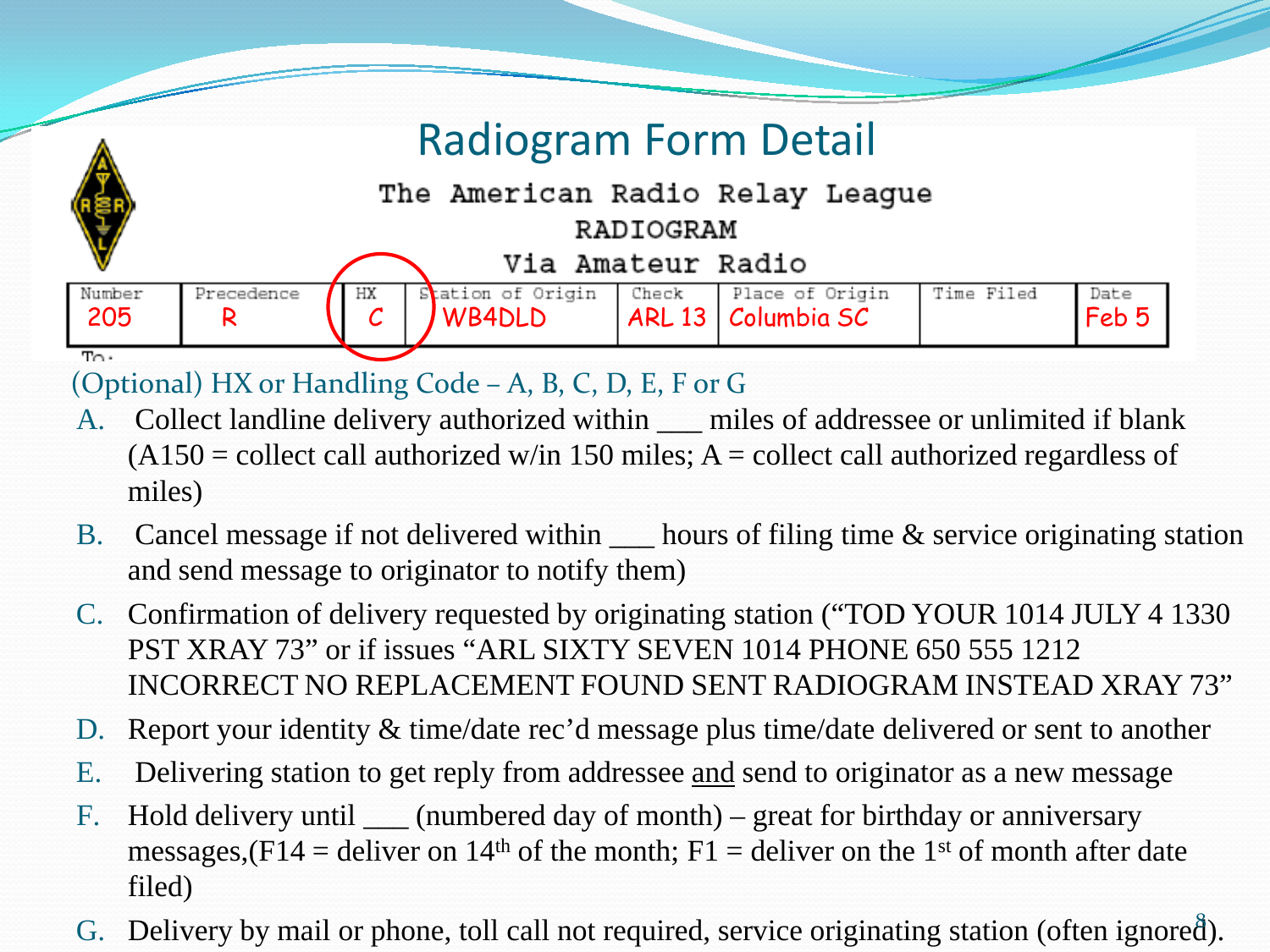| The American Radio Relay League<br>RADIOGRAM<br>Via Amateur Radio |            |    |                   |               |                 |            |       |  |
|-------------------------------------------------------------------|------------|----|-------------------|---------------|-----------------|------------|-------|--|
| Number                                                            | Precedence | НX | Station of Origin | Check         | Place of Origin | Time Filed | Date  |  |
| 205                                                               |            |    | <b>WB4DLD</b>     | <b>ARL 13</b> | Columbia SC     |            | Feb 5 |  |

Station of Origin: Call sign of station who put the message into NTS format; If WB4DLD prepares message 1207 for a fellow ham, then puts it onto an NTS for relay to Vermont, the originator is WB4DLD. If W4RWL prepares message 23 for his non-ham neighbor then gives it to WB4DLD to relay to any NTS net, the originator is... W4RWL.

Check: The word count in body text only (do not count the address or signature); precede with "ARL" if any of the ARL numbered texts are used (i.e., ARL12). Place of Origin: The city & state where the message was written. (Optional) Time Filed: This is not used much... 24-hr format & time zone Date: Month (non-numeric – abbreviated) & day number message was created (i.e., Feb 5). 9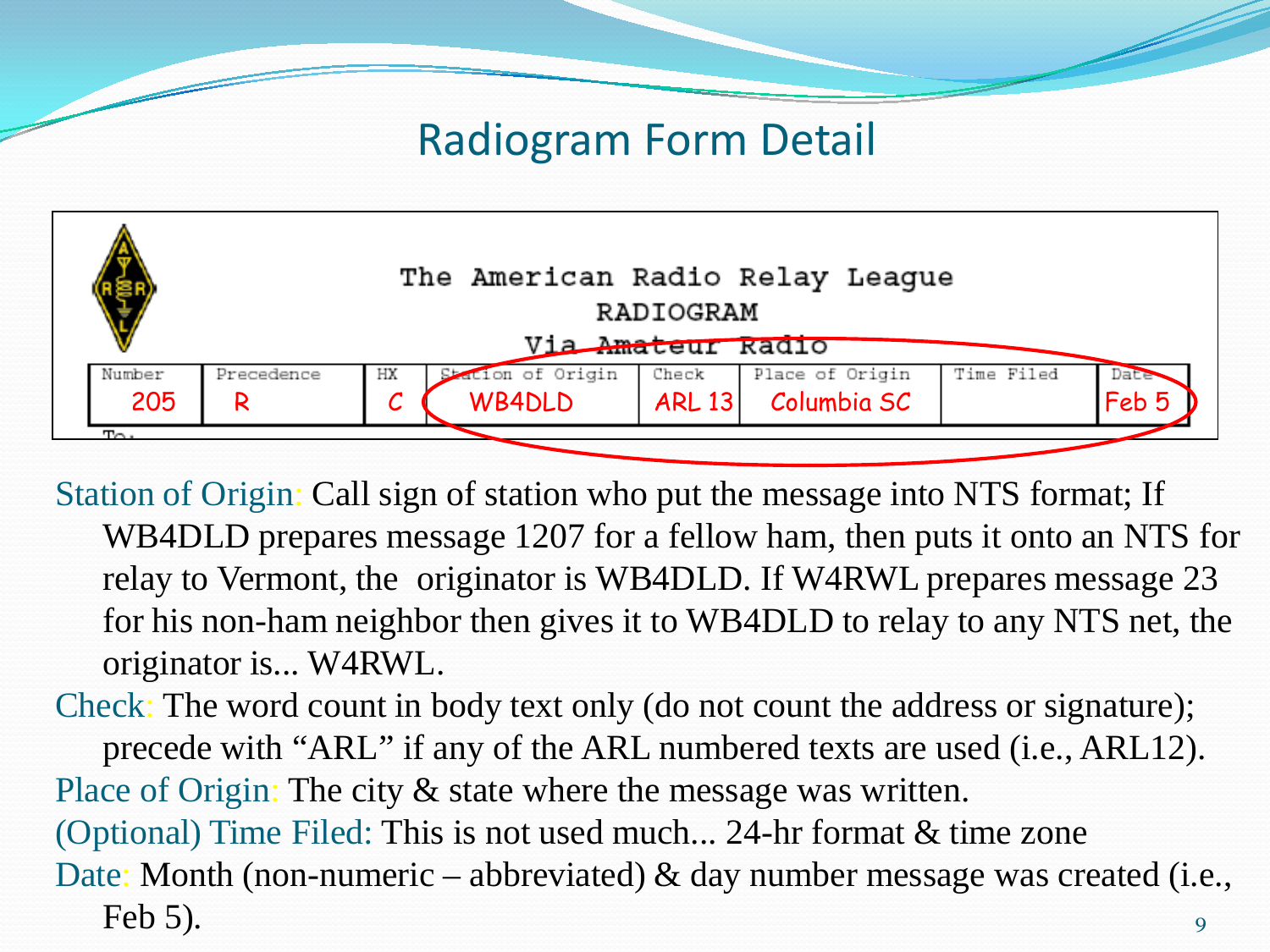| Columbia Amateur Radio Club                 | This Radio Message was received at:                                   |
|---------------------------------------------|-----------------------------------------------------------------------|
| 123 First Street<br>Columbia SC 29210 W4RWL | Amateur Station<br>Date<br>Name<br>Street Address<br>City, State, Zip |
| 803-123-4567<br>Telephone Number:           |                                                                       |

#### **To:**

Name, call sign (if going to a ham), street address or P.O. Box, city, state (abbreviated) & zip code. Note: Digital and packet NTS messages are routed via zip code.

#### **Telephone Number:**

Be sure to include the area code and double-check the number!!!

#### **This Radio Message was received at:**

Your station identification, date received, and your location. More received-from detail will go in the "REC'D" block after body text and signature.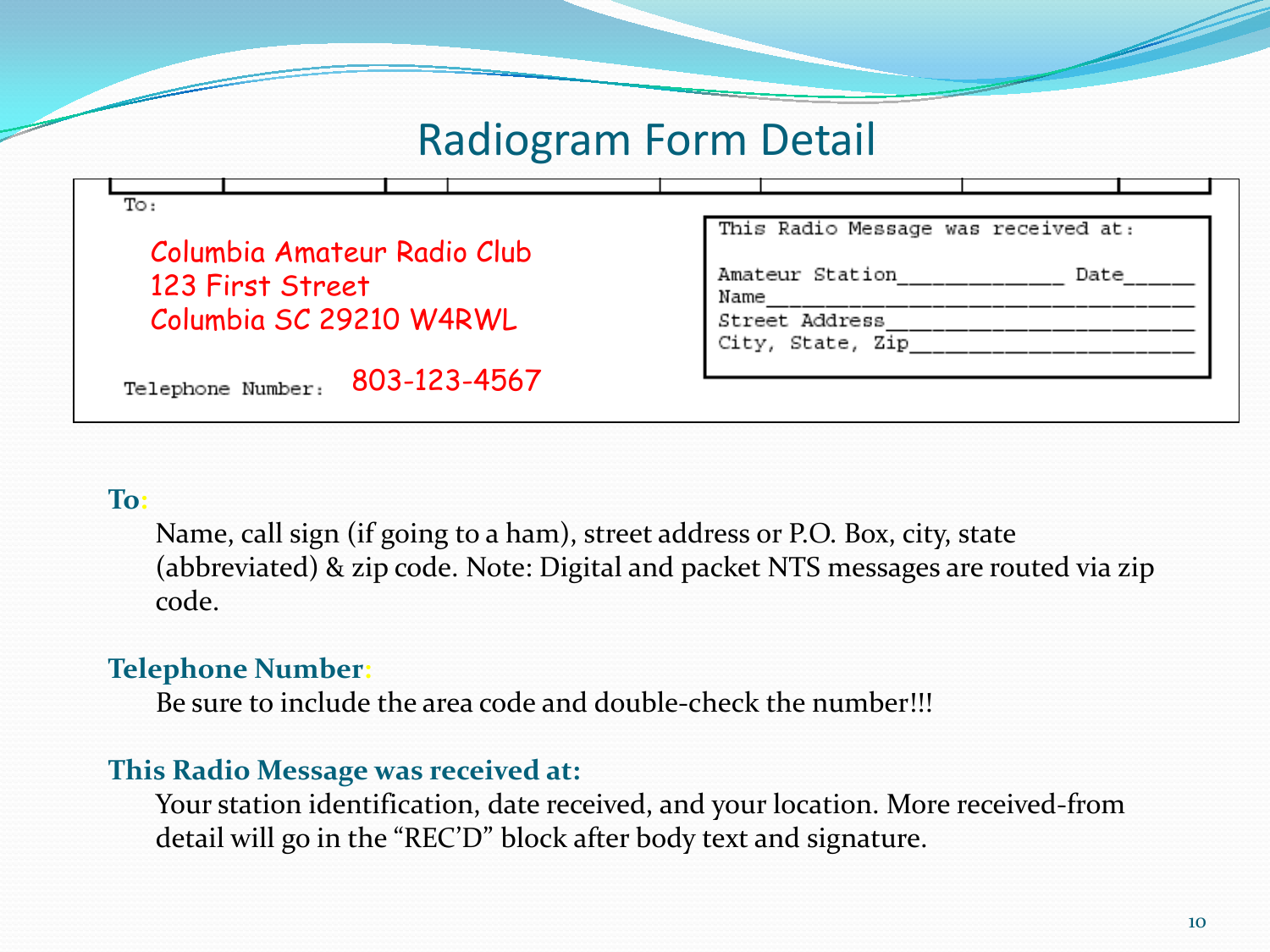| rerebrone nameer:<br>23 | ____      |            | Cell                   |       |
|-------------------------|-----------|------------|------------------------|-------|
| Jim WB4DLD              |           | ___        |                        |       |
|                         |           | _____      |                        | _____ |
| <b>Danma</b>            | $D - F -$ | $T\dot{m}$ | <u>тъ</u><br>$D - F -$ | T/m   |

Text: 25 words maximum, 5 per line; Use "xray" for a period (.) and "query" for a question mark (?).

Signature: There is no "Signature" field, just write-in below text; Name & call sign of author – include phone number if not a ham or if not known on an NTS net.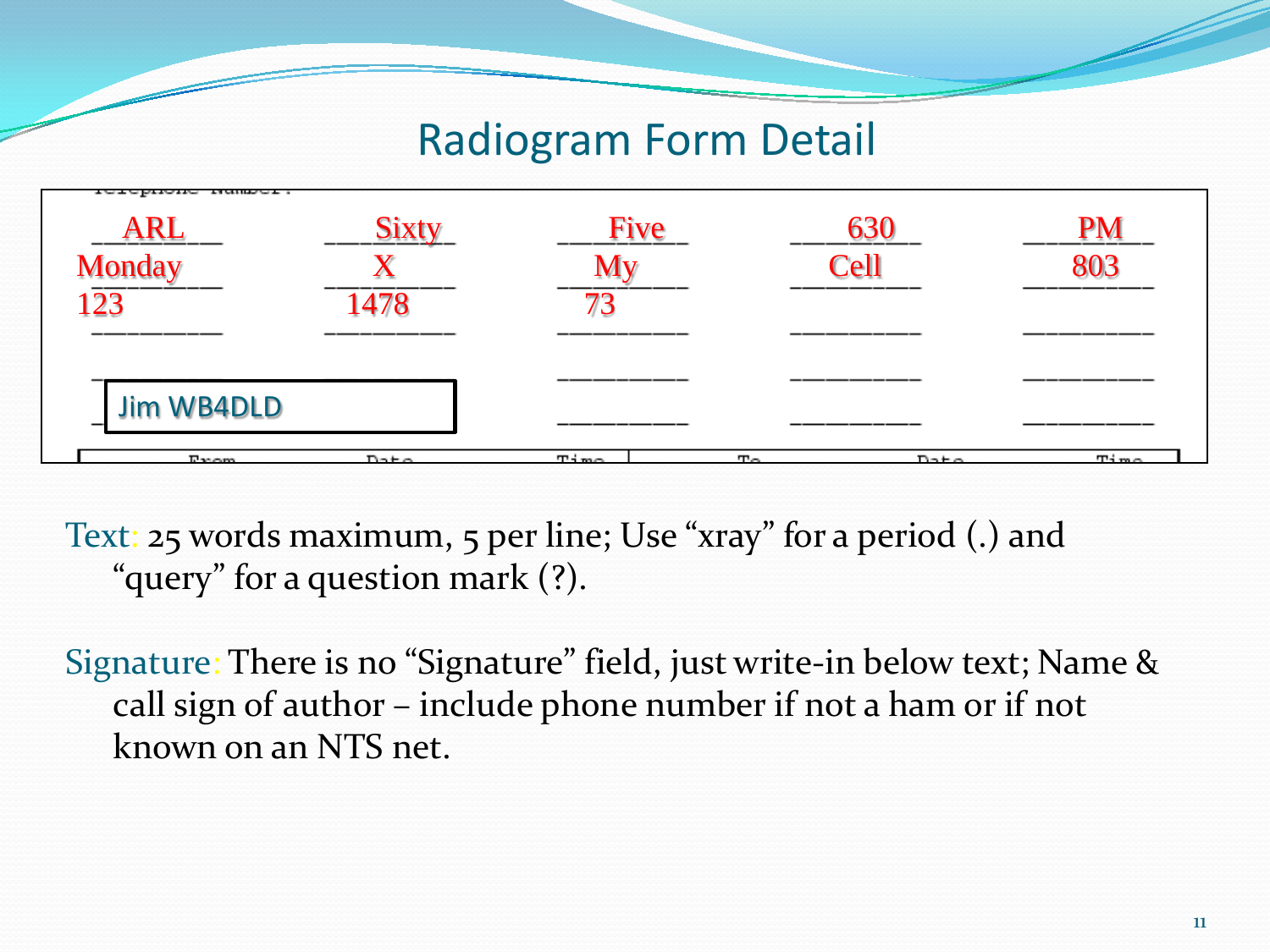| From                                                                                                   | Date | Time | Тο                                                    | Date        | Time  |  |
|--------------------------------------------------------------------------------------------------------|------|------|-------------------------------------------------------|-------------|-------|--|
| REC ' D                                                                                                |      |      | SENT Kelly K4GLT                                      | Feb 5, 2011 | 0800Z |  |
| A licensed Amateur Radio Operator, whose address is                                                    |      |      | The American Radio Relay League, Inc. is the National |             |       |  |
| shown above, handled this message free of charge. As                                                   |      |      | Membership Society of licensed radio amateurs and the |             |       |  |
| such messages are handled solely for the pleasure of                                                   |      |      | publisher of QST Magazine. One of its functions is    |             |       |  |
| operating, a "Ham" Operator can accept no                                                              |      |      | promotion of public service communication among       |             |       |  |
| compensation. A return message may be filed with the<br>Amateur Operators. To that end, The League has |      |      |                                                       |             |       |  |
| organized the National Traffic System for daily<br>"Ham" delivering this message to you. Purther       |      |      |                                                       |             |       |  |
| information on Amateur Radio may be obtained from ARRL                                                 |      |      | nationwide message handling.                          |             |       |  |
| Headquarters, 225, Main Street, Newington, CT 06111.                                                   |      |      |                                                       |             |       |  |

**REC'D:** Call sign from whom you received the message and date & time of receipt. Time may be either your local time (PST/PDT) or Zulu time. Make sure date agrees with time (Zulu is 8 hours ahead of PST/PDT – can cause date to roll forward).

**SENT:** Call sign you sent or passed the message to, or to whom you delivered it, with date & time. Also good to note delivery method for your own reference (i.e., via phone or left on Tom's voicemail). Always leave your call back number if message was left on voicemail!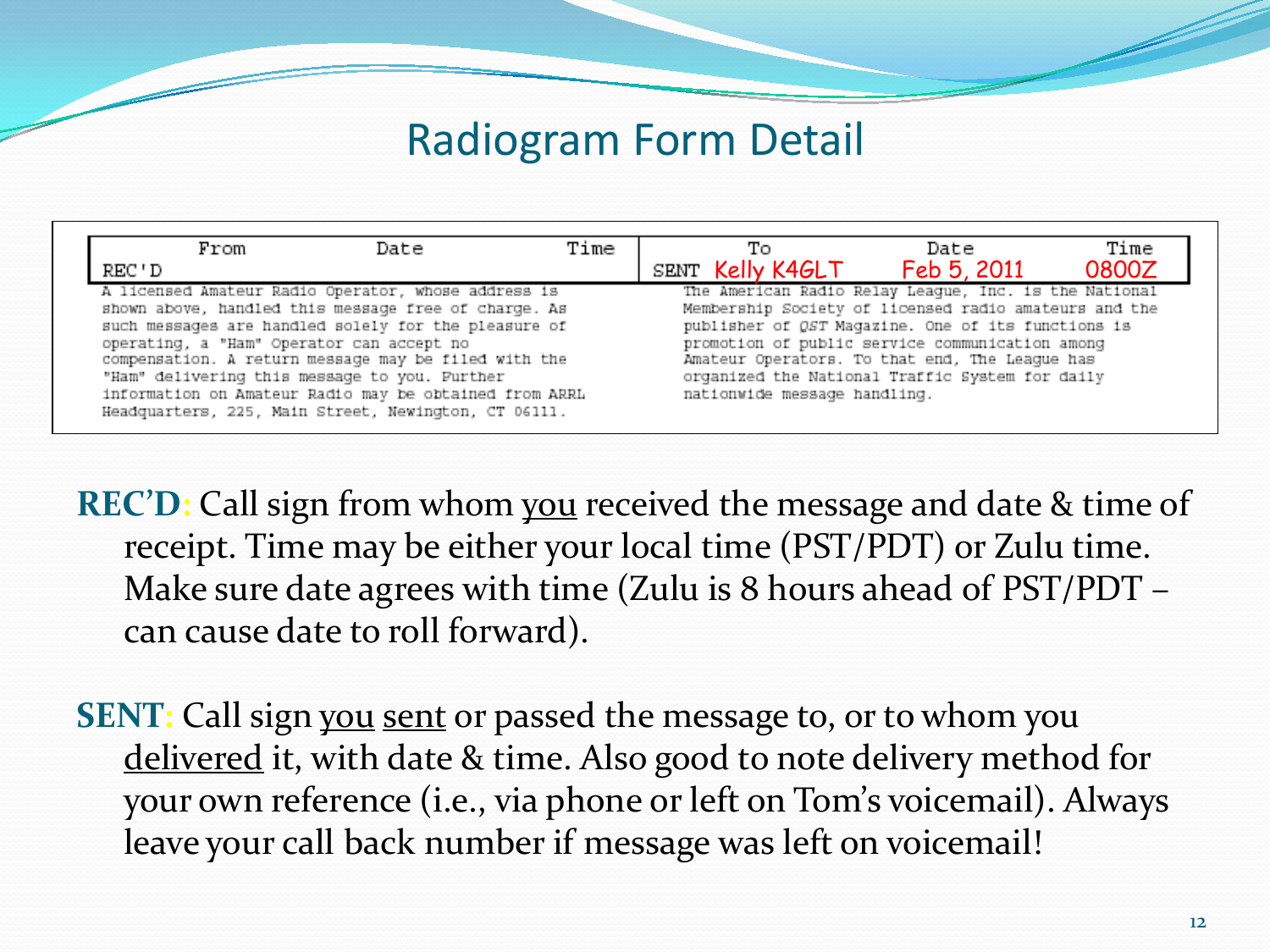ARL Numbered Texts Purpose & How Counted

- ARL Numbered Texts replace common phrases in message body text (i.e., Happy Birthday, Greetings by amateur radio, etc.)
- Use of ARL texts reduce total message word count faster and more consistent transmission of text
- **Translated before delivery of message to addressee**
- ARL text numbers are always spelled-out in words (i.e., ARL SEVEN or ARL FORTY SIX)
- Message word count (check) is written as "ARL#" (i.e., ARL4 or ARL15) to alert operators that message includes at least one ARL numbered text.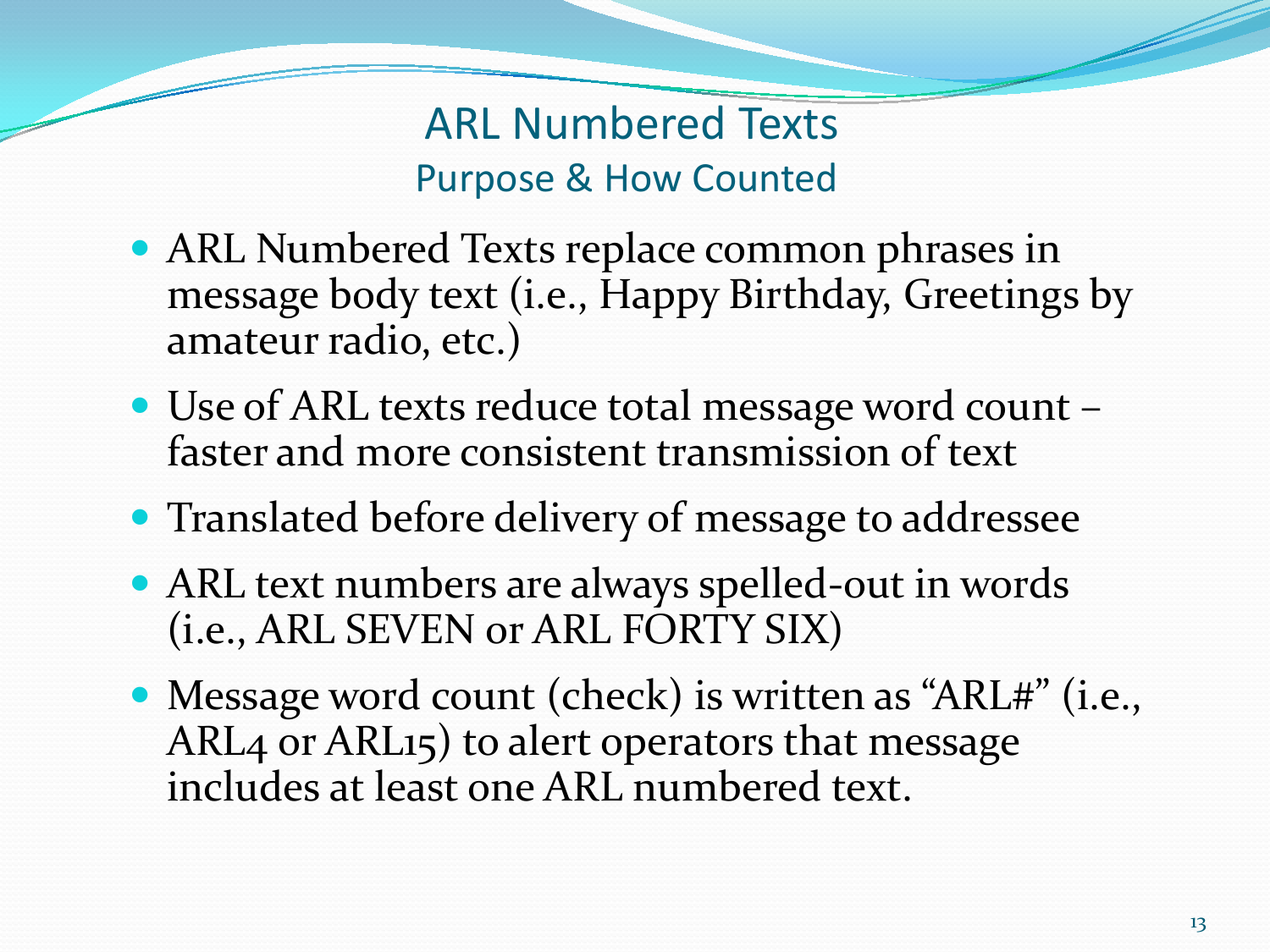#### ARL Numbered Texts (Examples)

- ARL FORTY SIX = Greetings on your birthday and best wishes for many more to come.
- ARL FIFTY = Greetings by amateur radio.
- ARL FIFTY ONE = Greetings by amateur radio. This message is sent as a free public service by ham radio operators at \_\_\_\_\_\_\_\_. Am having a wonderful time.
- ARL SIXTY SEVEN = Your message number \_\_\_\_\_\_ undeliverable because of \_\_\_\_\_\_. Please advise.
- ARL SIXTY FIVE = Arriving \_\_\_\_\_\_\_on \_\_\_\_\_Please arrange to meet me there.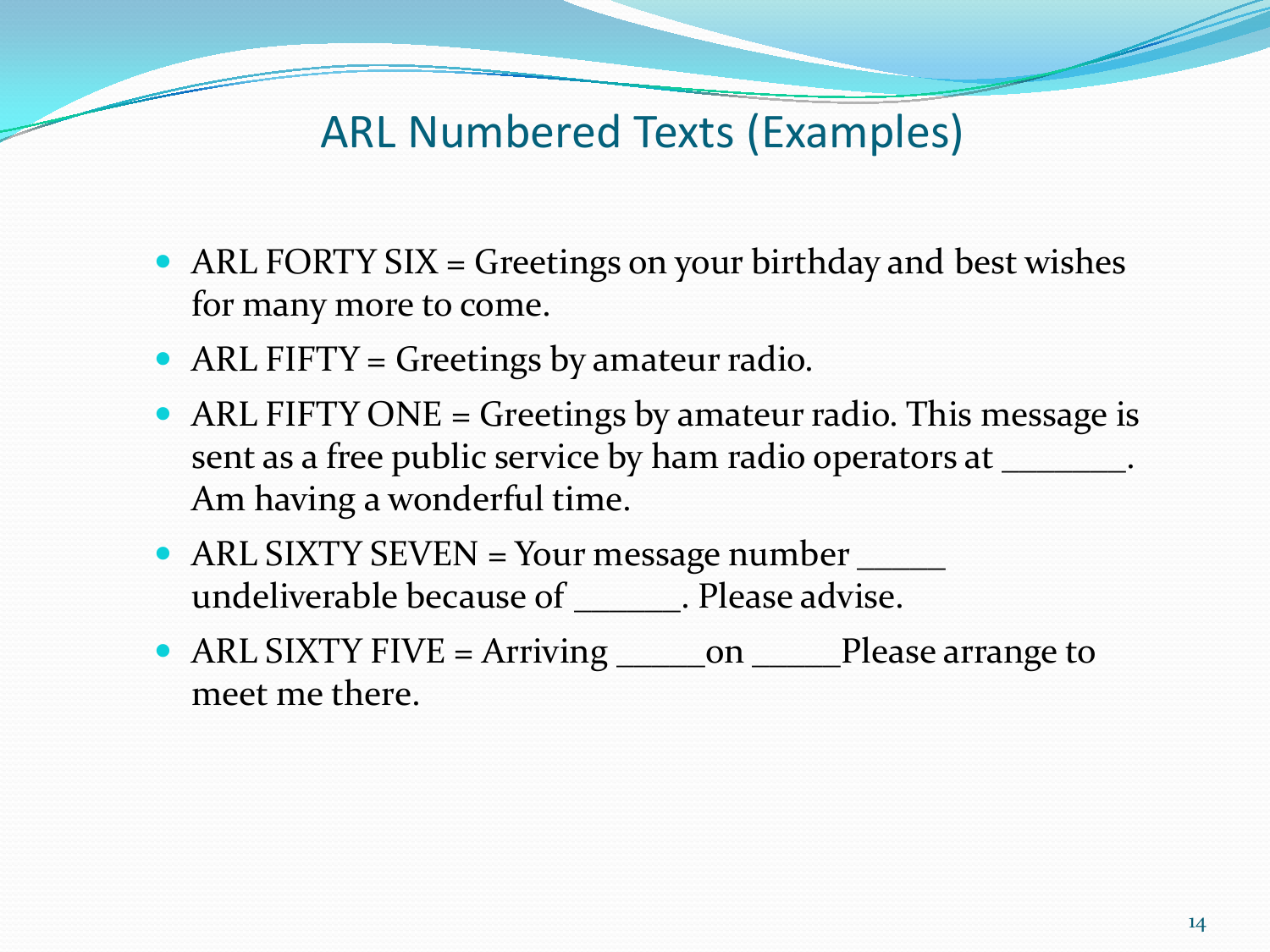# Checking your Message

Remember these basic rules when checking (counting the words) text.

- Punctuation (X-rays, Queries) count separately as a word.
- Mixed letter number groups (1700Z, for instance) count as one word.
- Initial or number groups count as one word if sent together, two separately.
- The signature does not count as part of the text, but any closing lines such as "Love", or "73" do.

Here are some examples:

\*Harry J. Brown --3 words  $*$  J B Thomas-3 words  $*$  SASE --1 word  $*$  St. Simons----2 words  $*$  3 PM ----2 words \*WB4DLD----1 word \* ARRL FORTY SIX----3 words \*Seventy Three ----2 words  $*$   $73$  ----1 word \*Telephone numbers count as 3 words. Area code, prefix, number) \*ZIP codes count as 1 word.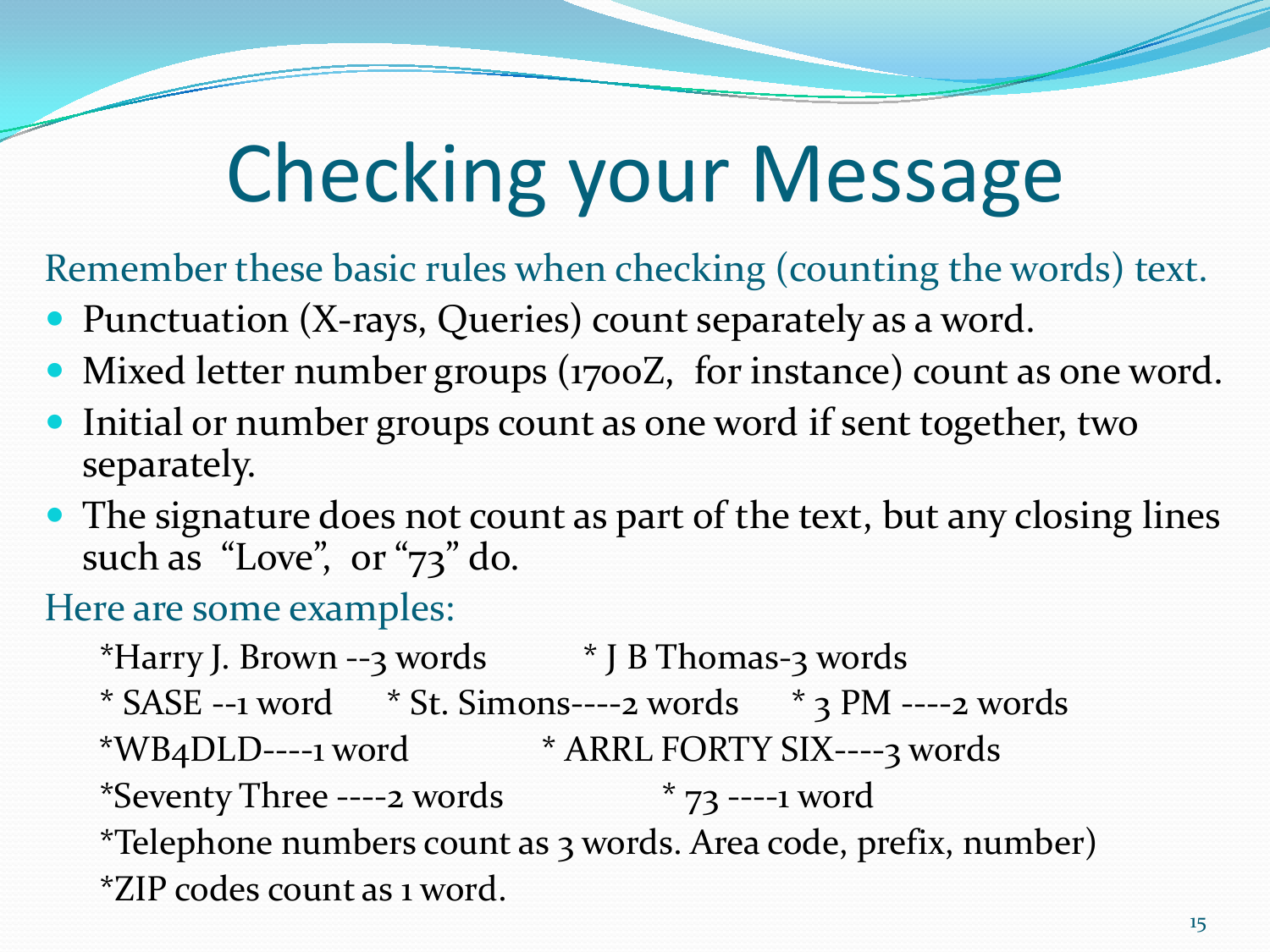### **Book Messages**

When sending book traffic always send the "common" parts first such as (heading, text, signature). Then send "uncommon" parts such as (message number, addressee's name, address, town, zip, phone number). Before sending book traffic, announce beforehand that it is Book Traffic. Each message is counted separately, even though it was sent in book form.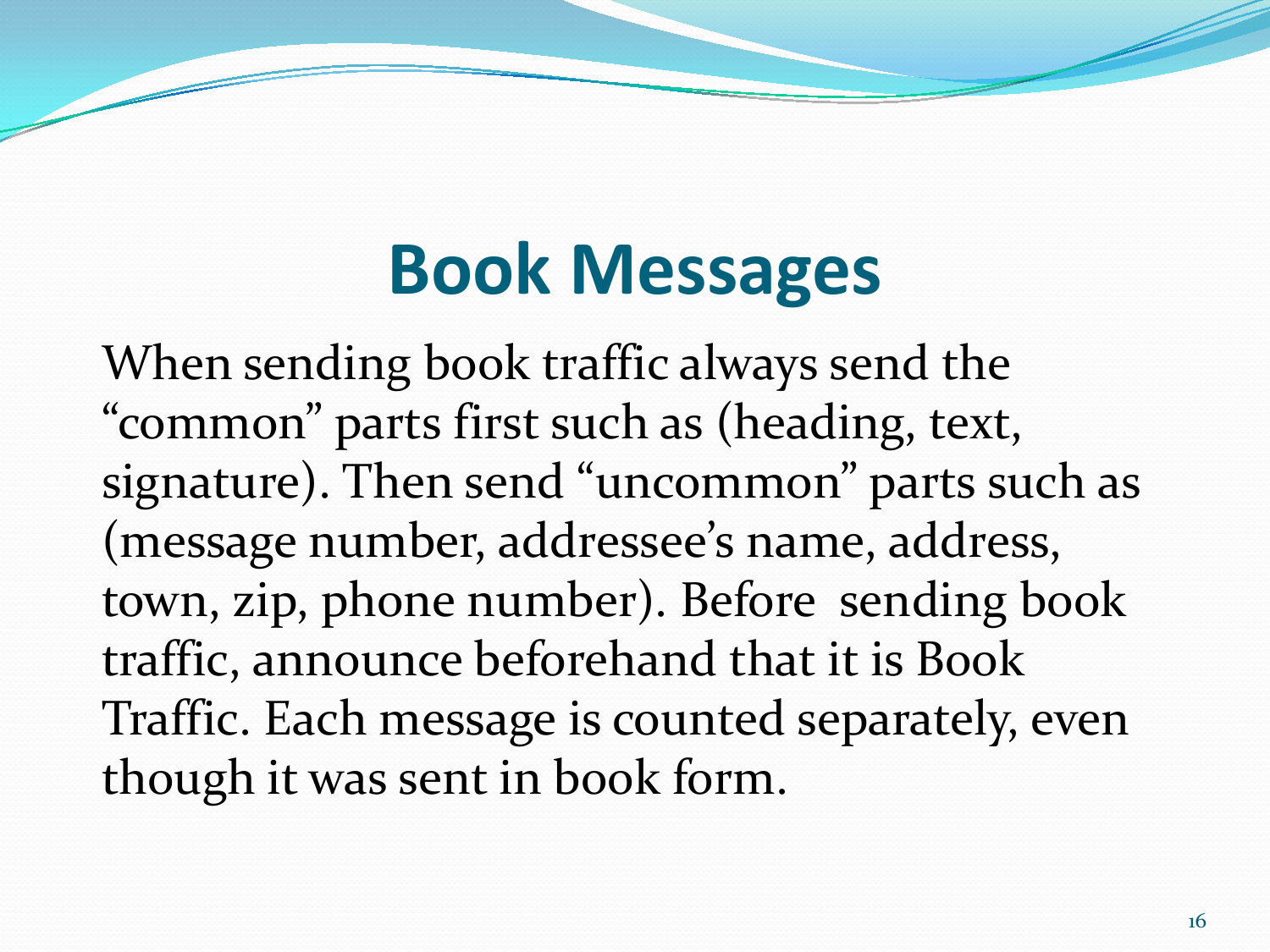# How to Send a Message

- Please copy my number: 1, Routine, HX Golf, (your call sign), 25, (your location), (time if applicable),December two zero.
- Going to (your addressee) and (amateur call sign if any), figures 1234 Brushy Creek Drive, Bandera TX, zip figures 99877, phone figures 919 555 1234, break for text."
- \*Now wait for the receiving station to say "go with text", plus this allows them any fills they might need of the preamble information or any needed fills of information of the addressee.
- When they say, "go with text," read your message word for word at writing speed, any tough words use phonetics. The number of words should match the (check) in the preamble. ARL Message codes are always phonetically spelled out. One number character per box. Ex. ARL Fifty Six would be 3 words. When done delivering your text to receiving station say, "Break for Signature".
- \*Wait for receiving station to ask for fills, or say, "go with signature".
- Give signature of message sender, amateur call sign if applicable and say "end message number one, how copy".
- The receiving station will acknowledge your message number one and say "thanks for the traffic" ending with their call sign.
- You can reply by saying "thank you for taking it" and end with your call sign so net control knows the message has been passed and you both are finished.  $17$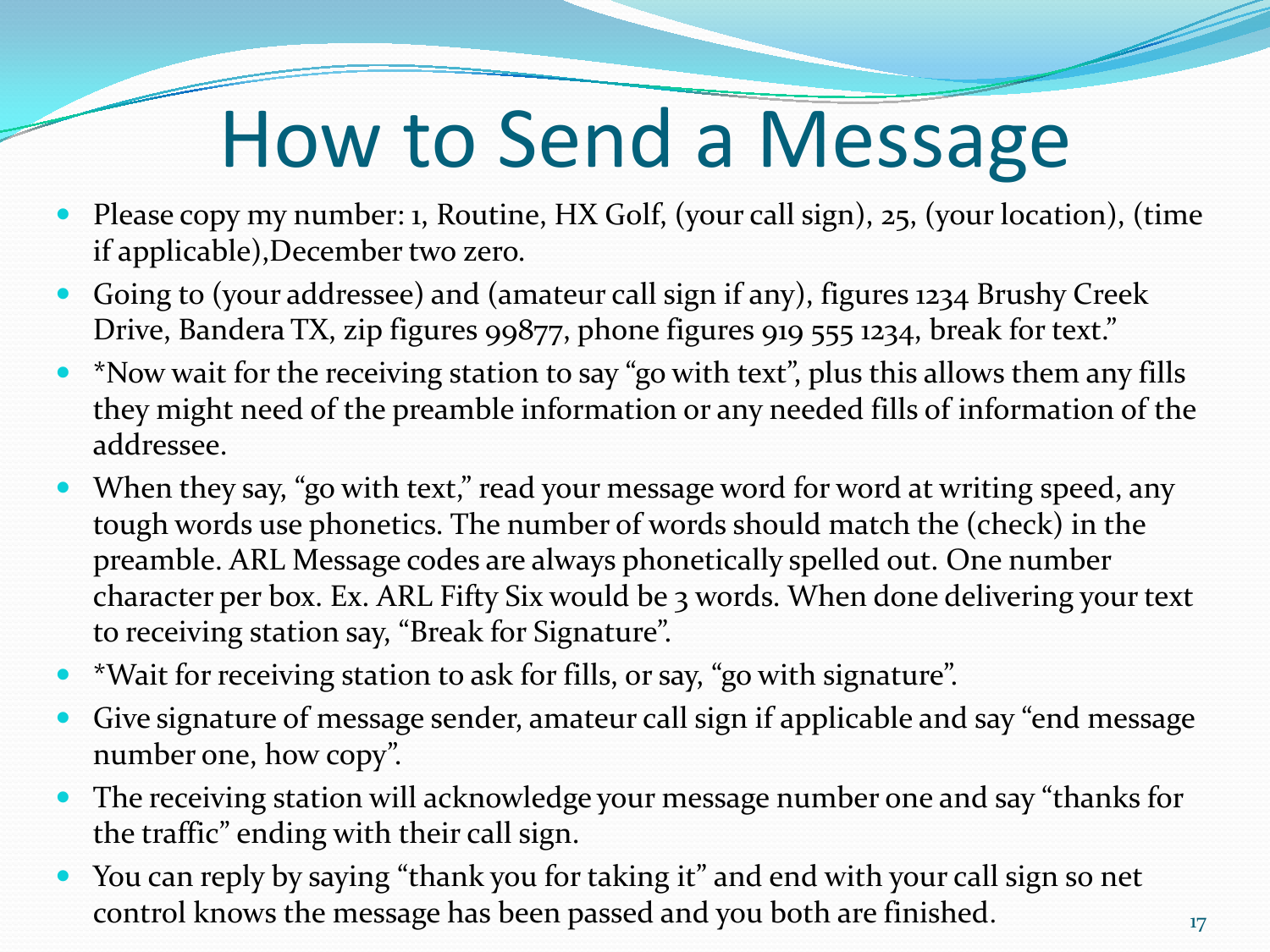### How to Deliver an NTS Message

- Preferred delivery is via telephone.
- Okay to leave on voicemail or answering machine IF you are comfortable you reached the right person.
- Radiogram postcard if cannot reach by phone.
- Service originating station to inform if cannot deliver or if they requested confirmation.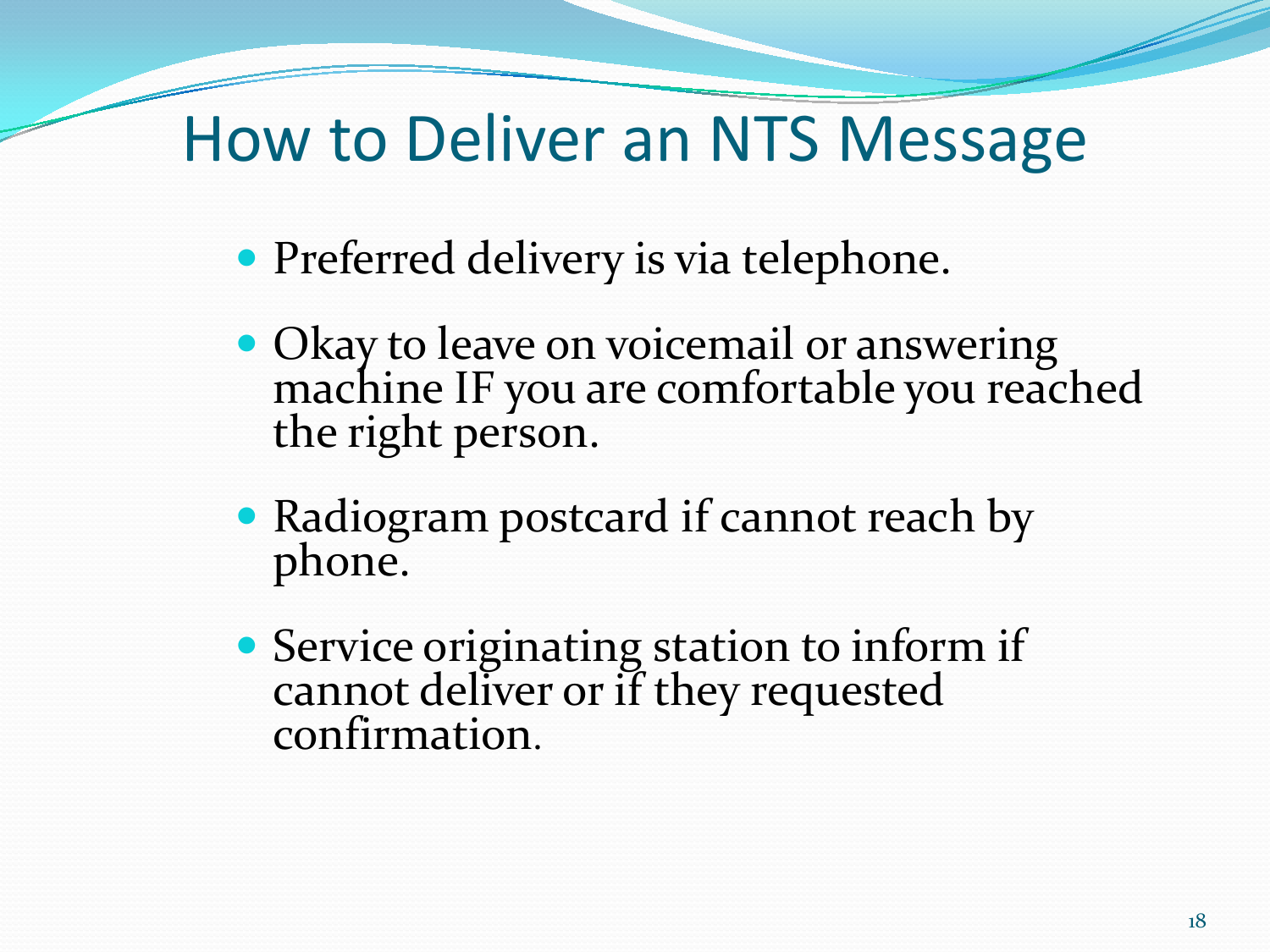### Local NTS Nets (local time)

- South Carolina Single Sideband Net (SCSSB Net) 7:00 PM 3.915 MHz
- Carolina's Net (CN) 7:00 PM & 10:00 PM 3.573 MHz CW
- Carolina's Slow Net (CSN) 8:00 PM 3.571 MHz CW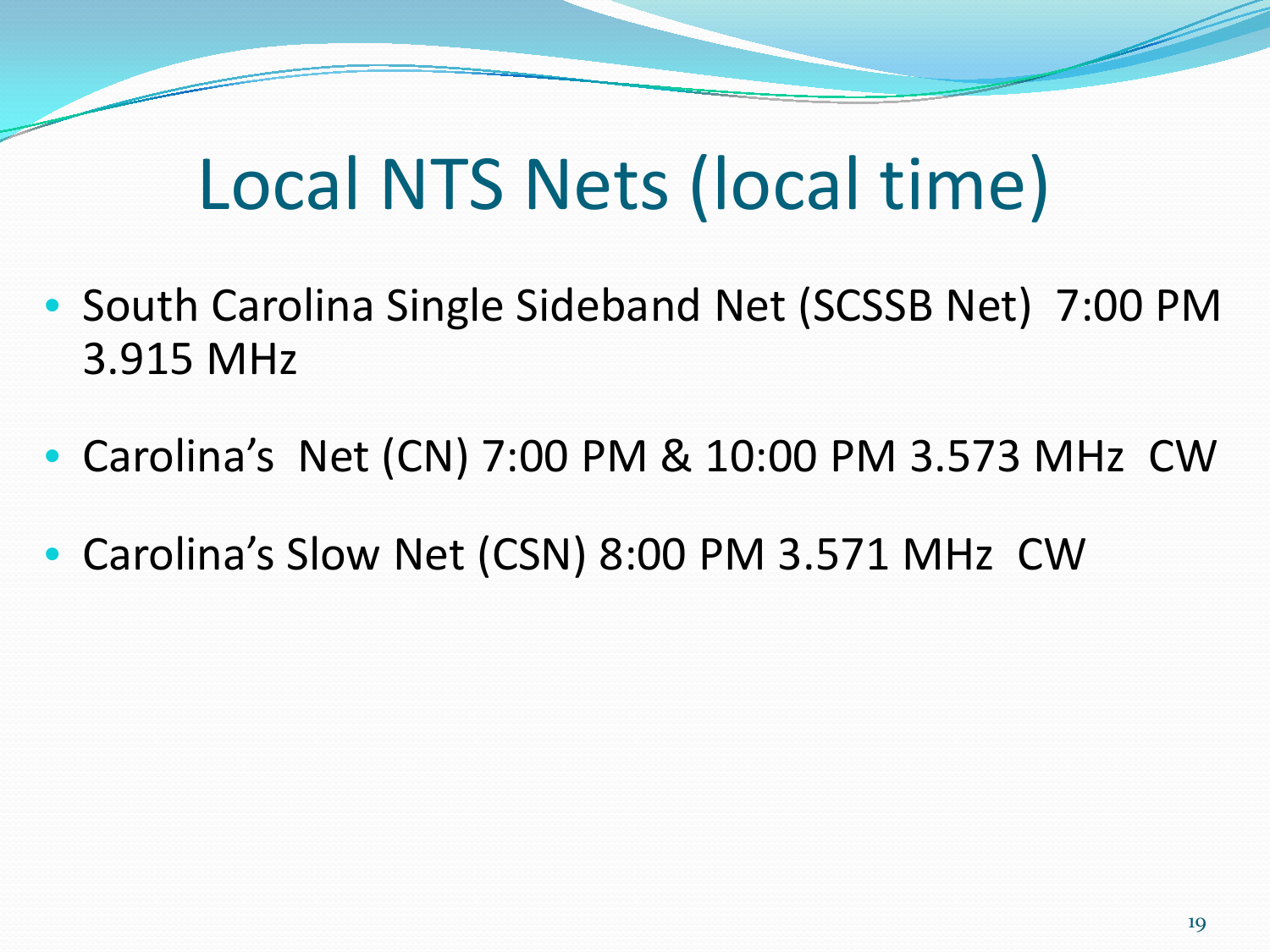### Additional Resources

#### The following Links are on www.scssb.net

ARRL Website

SC Section ARRL Website

SC Section ARRL Field Organization

US Amateur Bands - Color

South Carolina Amateur and Ham Radio Clubs

South Carolina Nets

Callsign Lookup

FCC ULS Homepage

FCC Enforcement Bureau

 Third Party Regulations per Countries Telephone Number Lookup

SC Zip code Lookup

Telephone Number Prefix Locator

Using the ARRL Radiogram Forms

National Traffic System Methods and Practice Guidelines

Download NTS Traffic Entry Form for Windows - by KA1VGM

Printable ARRL Radiogram Form

SC Information Highway - SCIWay